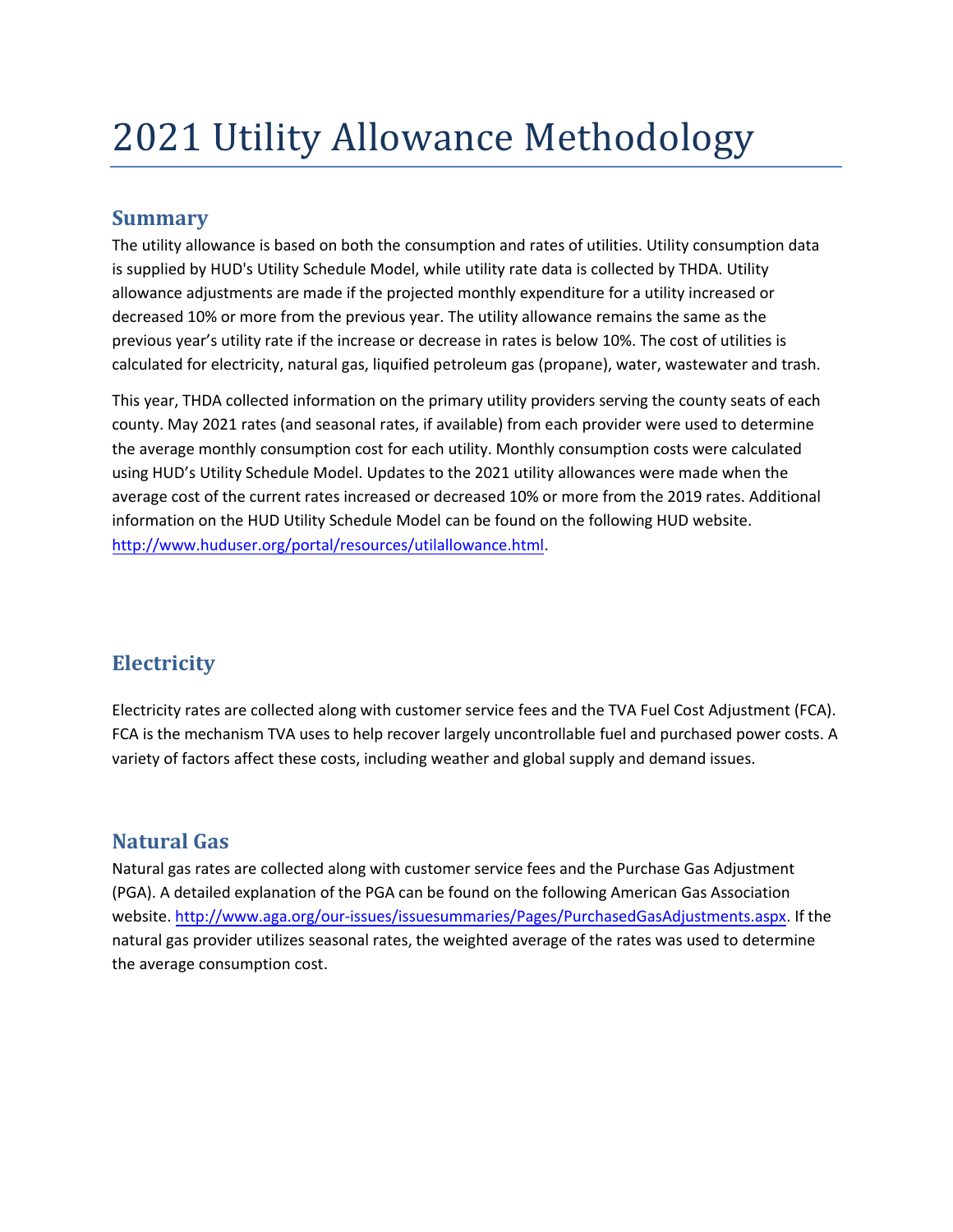#### **Liquefied Petroleum Gas (Propane)**

Liquefied Petroleum Gas rates were calculated based on the national average and a sample of state rates. To view the progression of propane prices over time, visit the following link from the U.S. Energy Information Administration: http://www.eia.gov/petroleum/heatingoilpropane/. Weekly updates run until the end of heating season, meaning the propane price used was from the last week of March 2021.

#### **Water and Wastewate[r](http://www.eia.gov/petroleum/heatingoilpropane/)**

Water and Wastewater rates were collected along with customer service fees and applicable taxes. In 2016, HUD significantly revised its water and wastewater consumption estimates, greatly affecting the allowance amounts. These revised estimates remained in the 2021 model as well.

The utility model's projections for household water and wastewater usage are identical, and are uniform regardless of location. With this in mind, the 2015 and 2016-21 household water consumption projections are listed side-by-side for comparison.

| 2015 Water Usage           | 2016-2021 Water Usage      |
|----------------------------|----------------------------|
| 0 bedrooms: 4,680 gallons  | 0 bedrooms: 3,438 gallons  |
| 1 bedrooms: 5,200 gallons  | 1 bedrooms: 3,820 gallons  |
| 2 bedrooms: 6,800 gallons  | 2 bedrooms: 6,367 gallons  |
| 3 bedrooms: 8,400 gallons  | 3 bedrooms: 10,188 gallons |
| 4 bedrooms: 10,000 gallons | 4 bedrooms: 14,008 gallons |
| 5 bedrooms: 11,600 gallons | 5 bedrooms: 17,829 gallons |

Household usage of water and sewer, then, is now 54 percent higher for a 5 bedroom unit than it was several years ago, and 40 percent for a 4 bedroom unit. Conversely, estimated water usage has been revised downwards for 0 to 2 bedroom units.

The best way to explain this change is that the 2016-21 versions of the HUD model project that a 5 bedroom unit holds, on average, 7 residents, and a 4 bedroom unit holds, on average, 5.5 residents. Previously there had been no such assumption; in 2015, the per-person gallon estimate was simply multiplied by the number of bedrooms. Incidentally, the per-person gallon estimate was lowered after 2015, based on the HUD model's usage of the Tennessee state average (rather than the U.S. average used in 2015).